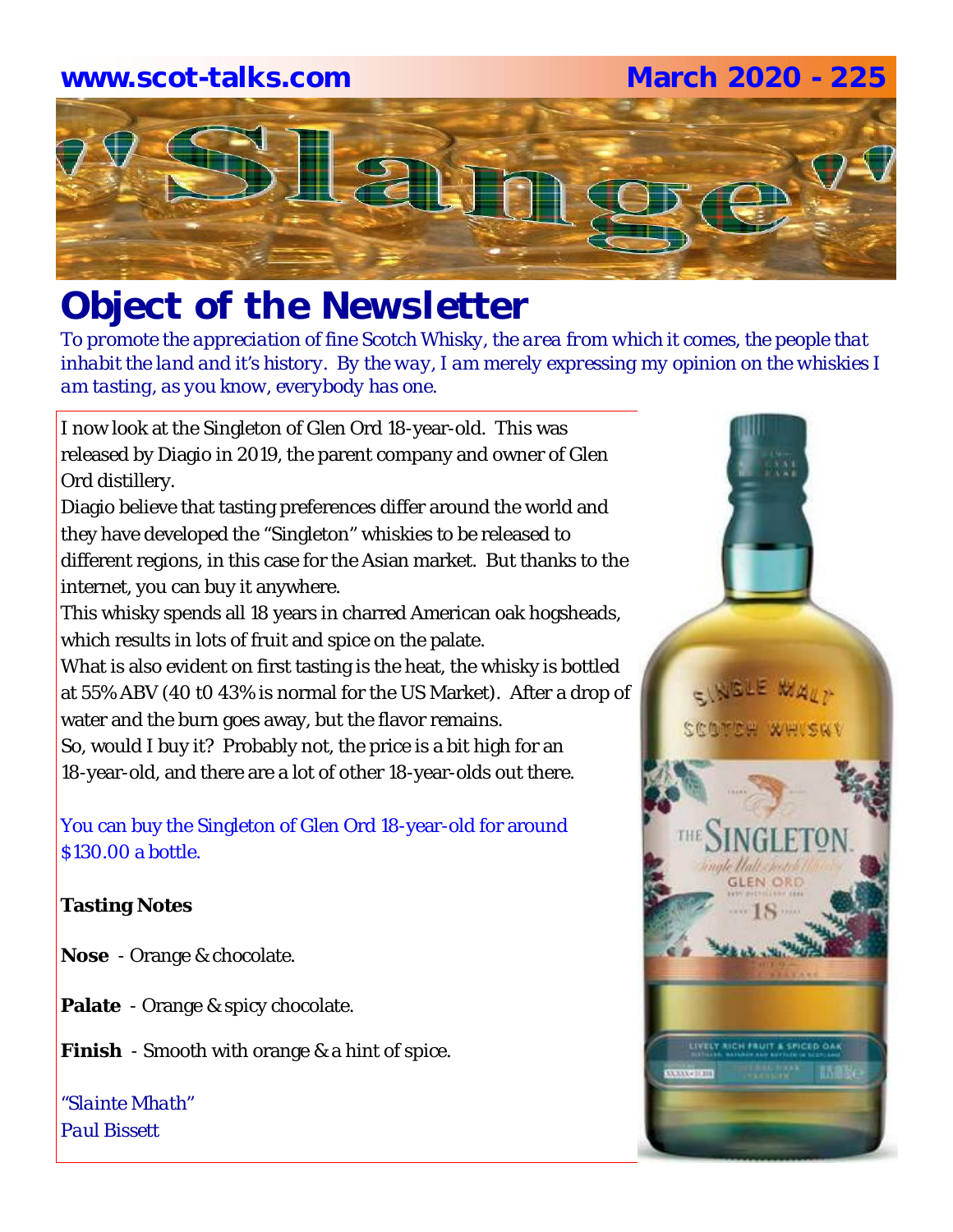### **www.scot-talks.com March 2020 - 225**



### **A Highland Affair By Caroline Dewar**

The Highland area begins north of the line drawn across Scotland from Greenock to Dundee. Within this the Speyside area is a subset and all islands except Islay are included – but more of islands another time.

Routes into this area by air can be Glasgow or Edinburgh, handy for Perthshire and some of the west and east coast respectively, or fly up to Aberdeen or Inverness.

Aberdeen has more access from Europe and both are convenient for Speyside and further north. There is also the ferry service into Rosyth from Zebrugge.

Moving north from the Highland line, whisky visits tend to sort themselves into convenient pockets. The Perthshire area is well served with five distilleries. First is Tullibardine – small but perfectly formed. John Black is manager there – one of those wonderful distillers who talks passionately about his subject and who enthuses even the most uncertain beginner.

Tullibardine benefits from a very good and reasonably priced café plus other retail outlets next door apart from its well stocked distillery shop.

Next up the line is Glenturret with The Famous Grouse Experience, where you can learn more about the blending process.

TFGE is open all year round apart from Christmas and New Year. It has long offered quality food in the self-service café and in the private dining rooms.

Space is available for evening hire, day time meetings and even wedding receptions.

A highlight is the computer generated flight over Scotland, guaranteed to keep your small people interested – if you have to take them with you – while you concentrate on the liquid.

Deanston Distillery is not far away in Doune but open only to industry personnel, though it does have a shop. The premises are undergoing refurbishment so the current shop is a temporary affair but will be fully reinstated. Doune also harbors a motor museum.

Aberfeldy houses Dewar's World of Whisky. New features are a brand family room and an enlarged nosing table. There is always a welcome here with the coffee shop for before or after your tour. Jane Grimley and team continue to run a fine outfit. There are local accommodations and plenty more not far away. One good place is The Kenmore Hotel, Scotland's oldest inn, in Kenmore village. Just down the hill from the hotel is the Crannog Centre housing the work of archaeologists of these ancient dwellings, now submerged in the loch.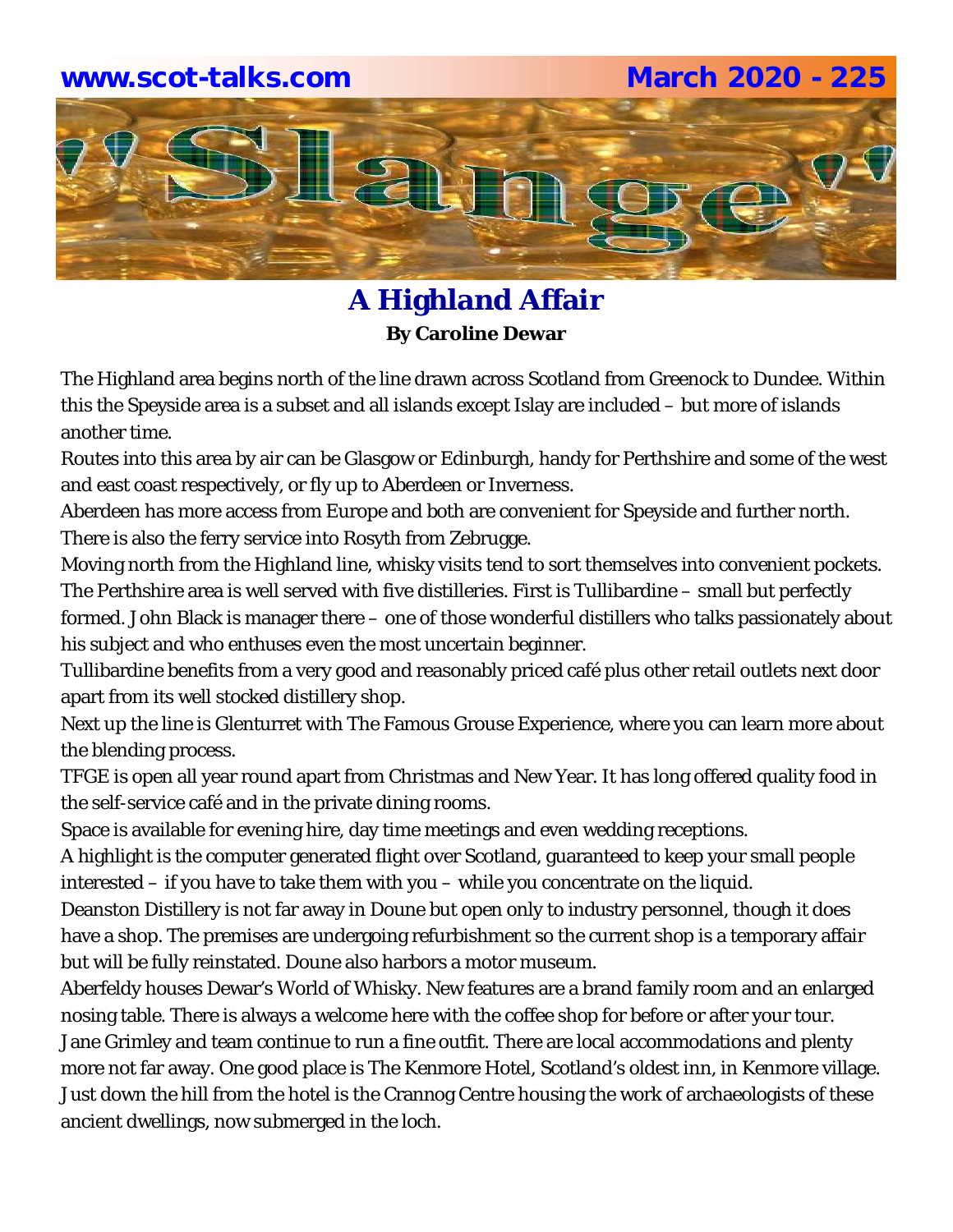# **www.scot-talks.com March 2020 - 225**

Below is a simple guide to help you choose your single malt Whisky, and the flavor notes you should expect from it. Being Scottish I recommend you find a likely candidate and try it in a bar before buying the whole bottle. This Issue; Singleton of Glen Ord 18-year-old. For more information on Glen Ord whiskies go to www.malts.com/en-gb/visit-our-distilleries/glen-ord

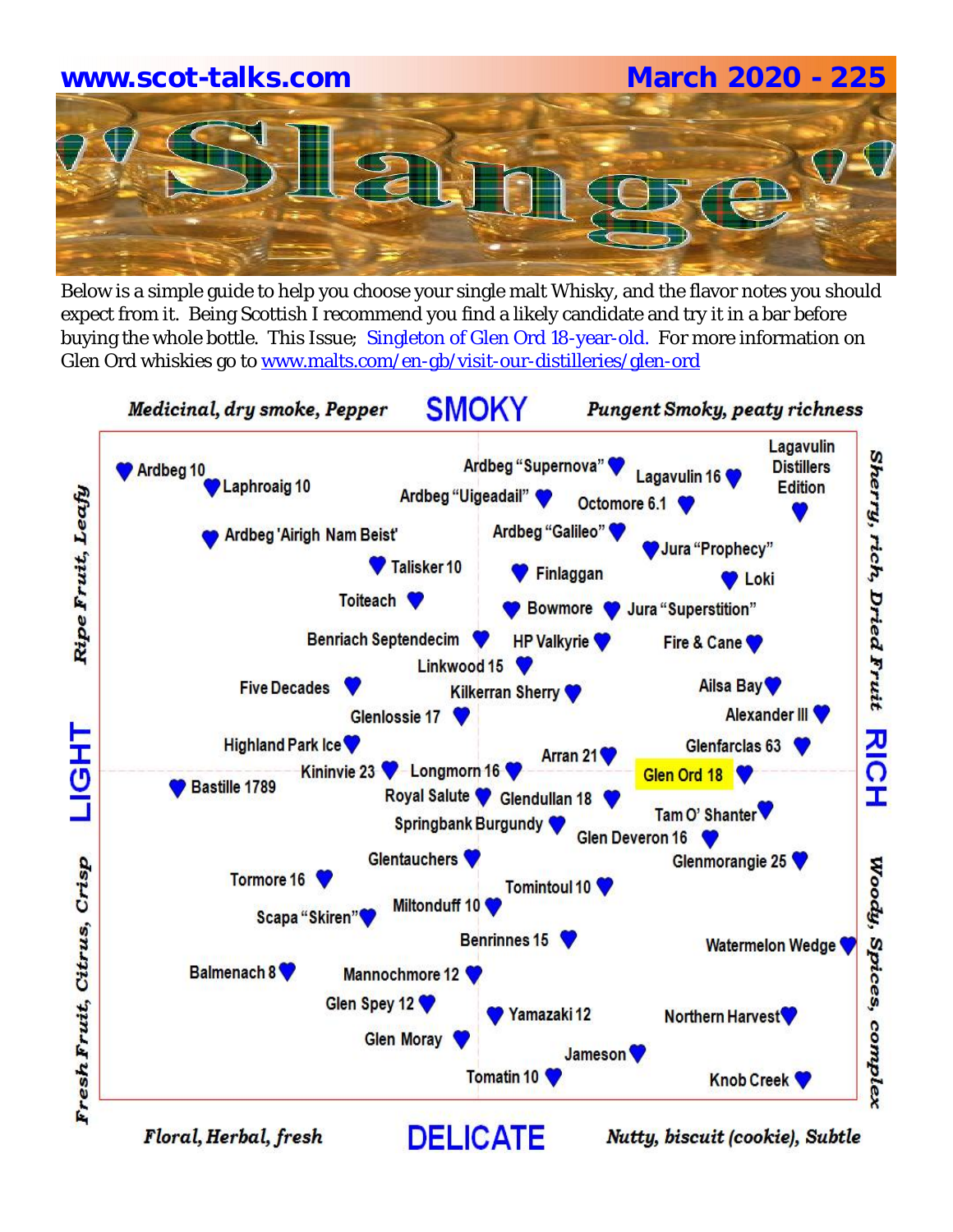

You can try out ancient tools and tasks for yourself as well as hear stories about life thousands of years ago. It's a fascinating little place (closed in winter). This is also great fishing territory with local experts available for lessons.

We move on to Pitlochry and just inside the town is Blair Atholl – the heart of the Bell's blend and a large distillery with good tours. Near Moulin, just outside Pitlochry, there is little Edradour – one of the prettiest distilleries to visit, now with a new manager, Willie MacDougall.

House of Bruar Scottish goods and food centre is just up the road as is Blair Castle, seat of the Duke of Atholl and looking as baronial as a castle should. For scenery junkies, Queen's View at Loch Tummel is a must.

One advantage of Perthshire is that there is loads of accommodation. Perth itself is a good visit base. Scone Palace and Drummond Castle with its delightful formal gardens are nearby as nonwhisky lures. The Scottish Liqueur Centre is just north of Perth at Bankfoot. It offers an interesting array of fruit liqueurs with whisky and other bases.

Pitlochry is teeming with hotels, guest houses and B&Bs to suit all tastes and budgets – some in lovely old buildings like The Moulin Hotel, another old coaching inn; some in modern constructions. One such is East Haugh House which looks like an old exterior, but was extensively reconstructed after Scotland's unexpected floods a few years ago. Now restored and gorgeous with great food.

Other areas such as Aberfeldy and Blair Atholl have their fair share of rooms, not to mention points north and south – such as Gleneagles at Auchterarder if you are in need of luxury.

Your choice from here is whether to wander west, east or straight north. If you go west, the distilleries to see are Oban and Ben Nevis. Unusually, Oban is right in the middle of the town and an excellent way to pass an hour or two. Parking is available in the various public car parks near the waterfront and it is not far to walk.

Oban is a very popular tourist town from spring to autumn and consequently also very well served for accommodation at all levels. The town is the main point for the ferry to Mull – more in a future article.

There are other tourist attractions nearby such as the Sea Life Centre and Arduaine Gardens as well as sights in the town itself.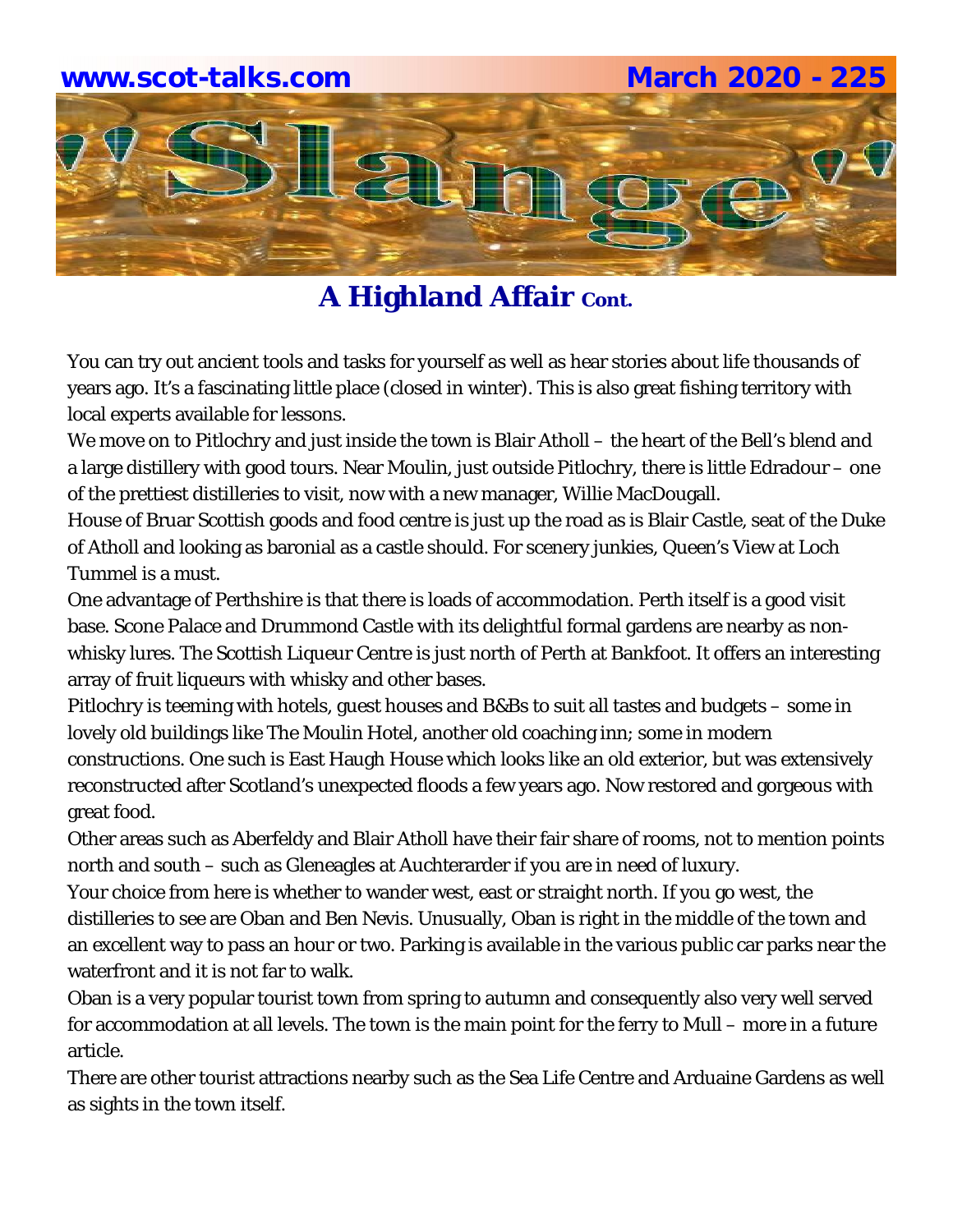

As you might expect, there is plenty by way of seafood at local restaurants.

It's the same with Fort William where Ben Nevis Distillery nestles. As well as meeting mythical giant Hector McDram there is a shop and café if hunger pangs or a nonwhisky thirst strike.

Driving north here from Oban is a delight with phenomenal scenery, wet or dry. Fort William's main street is a good stroll if you need to park, stretch and find somewhere to eat. The street's

unappetising rear view, as you drive through, scarcely matters if you look at the surrounding scenery – mountains, water, occasional mist, sometimes great sunshine and our famous Ben Nevis mountain not far away.

Plenty of really good accommodations here and nearby at Onich or Ballachulish. If you want to head far north west you come to Drumchork Lodge Hotel at Aultbea. It is famed for its huge whisky collection and has a private distilling licence too.

Going east from Perthshire, you encounter Glencadam in Brechin – also a town location. A tranquil little distillery.

Brechin is north of Dundee and Angus is an area rich in history, castles (notably Glamis – our most haunted) and more.

Dundee is the berth of Captain Scott's ship RRS Discovery. The city is well covered in accommodation and outlying towns also offer good choice. Letham Grange – familiar to golf enthusiasts – is in this region and a good base for a couple of nights. And not far from Dundee is Carnoustie, home of one of the Open Championship courses and a rather fine hotel.

South and west of Aberdeen is the famous Royal Lochnagar – reputed favourite of Queen Victoria and not far from Balmoral Castle where the grounds and selected buildings are open for a few months in spring and summer.

There are plenty of other castles in the area too – such as Kildrummie, Crathes and Castle Fraser. Ballater, Banchory and Braemar are all swarming with rooms and they get really busy in peak season. Don't let that put you off as the area is a great place to visit.

Aberdeen city houses all types of accommodation from top hotels to simpler B&Bs. There is a transport museum at Alford which used to house the steam wagon from Glendronach Distillery. It is now in private ownership but appears at events in the area.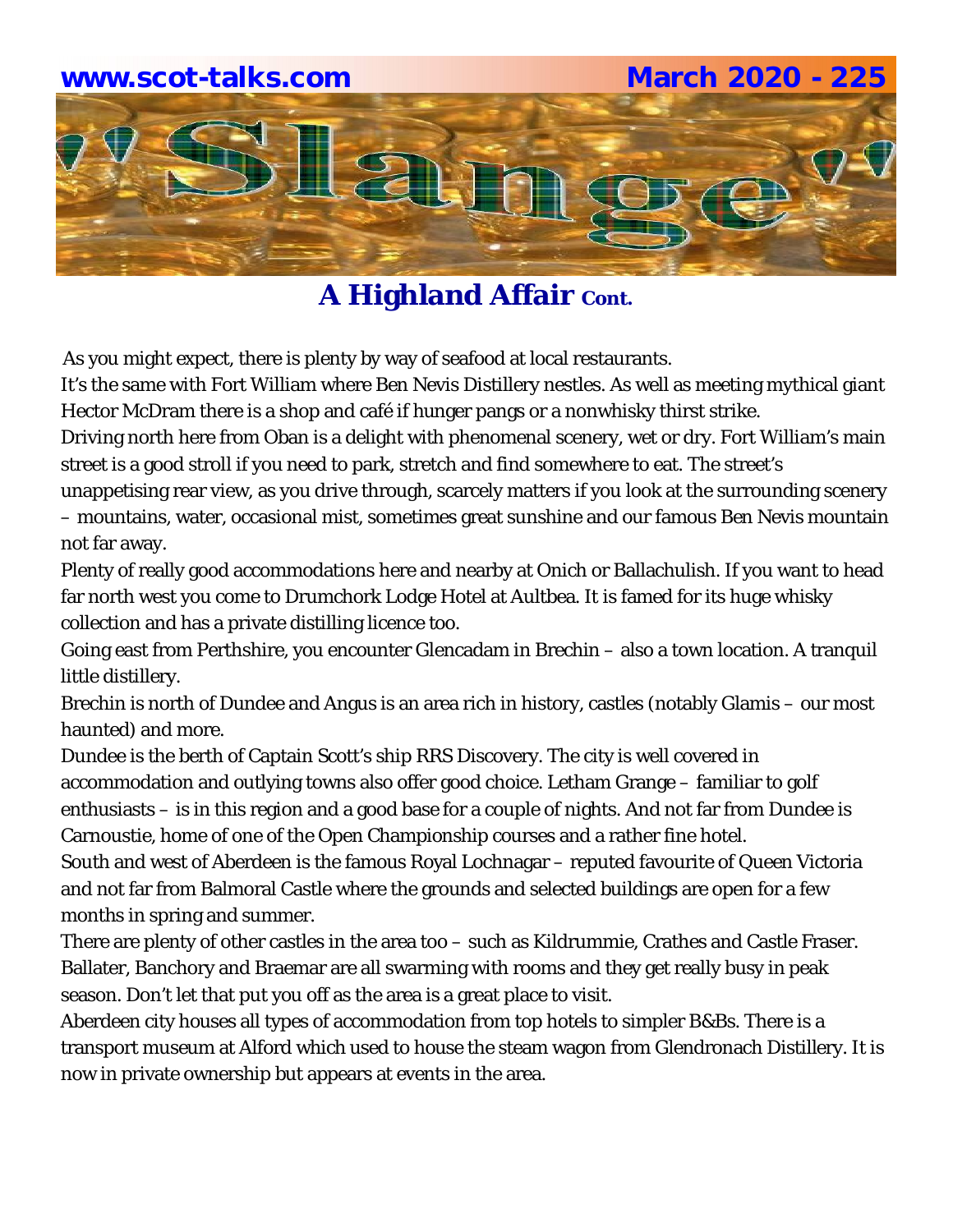

Up from Brechin you come to Fettercairn at Edzell. It is in a good location on the way to or from Aberdeen. Nearby are Edzell Castle and Gardens. For literary fans, Laurencekirk has the centre covering the life and works of Lewis Grassic Gibbon, author of the haunting Scots Quair novels. At Oldmeldrum, on the far side of Aberdeen, is Glen Garioch. For many years this Morrison Bowmore distillery was largely ignored by visitors. In April this year it opened its new visitor centre and should add a new spark to tourism in the area. The excellent site includes a small malting floor which is a rare sight these days. The centre also houses a couple of business meeting rooms with catering supplied.

Further west, near Huntly is The Glendronach. The visitor centre offers a look at old distilling implements as well as a small but good quality shop. Extended tastings can be arranged here. Just up the road in Huntly is the whisky shop of Duncan Taylor & Co. which owns the Peerless Scotch Whisky range seen in a number of countries. It also runs tastings but you need to reserve those.

The Huntly area has some reasonable accommodations, notably the lovely Huntly Castle Hotel. The town is also home to Deans Shortbread – best in the world, in my view.

North of Aberdeen is Banff, home to Macduff distillery, arguably just outside Speyside. The distillery is not open for visits but there are other attractions like Duff House with its elegant architecture and artworks and the Marine Aquarium. Further east at Fraserburgh is the Museum of Scottish Lighthouses.

If you head north from Perthshire you come towards Dalwhinnie Distillery, set amongst scenic moorland and thought to be the highest distillery in Scotland. A fine visitor centre and also outside the classic Speyside area. Opening times accommodate our seasonal northern tourism.

And then we have Speyside which was covered in a previous feature so no need to dwell on it here. We'll keep heading north towards the city of Inverness – a good starting point for the northern Highland collection.

Nearest distillery here is Glen Ord which offers an illicit still as part of its exhibition.

Also open Sundays in summer. However, as with most Sunday opening distilleries, it cannot open till 12 noon then due to licensing laws. Near Inverness is the Culloden Battlefield, site of the most famous Scottish defeat and also sites of ancient burial grounds.